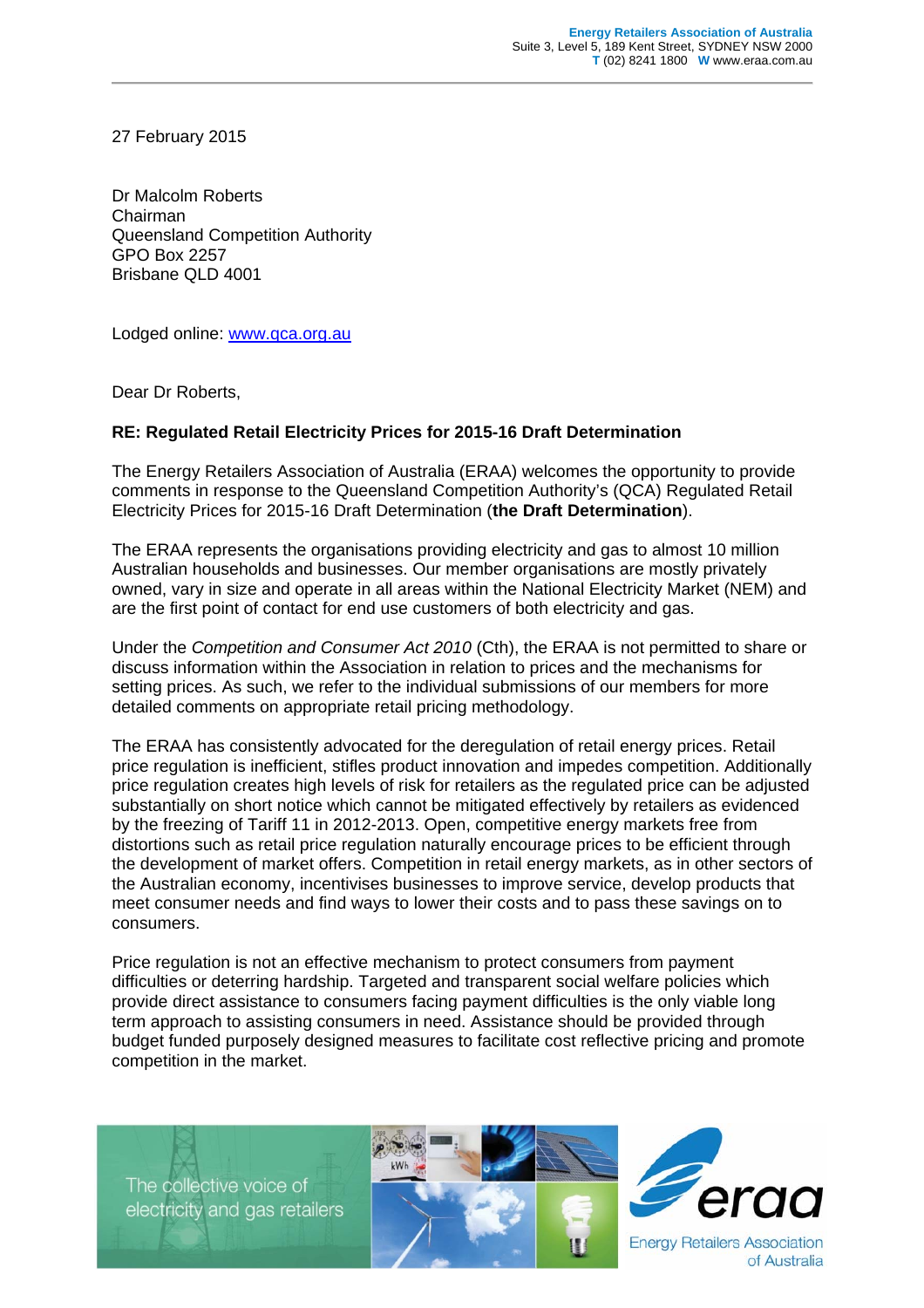The ERAA takes this opportunity to provide further comment on the Draft Determination and the state of the Queensland electricity market.

## **Queensland market**

The introduction of retail price monitoring in south east Queensland (SEQ) and the adoption of the National Energy Customer Framework (NECF) across all parts of Queensland from 1 July 2015 is major development which the ERAA strongly supports and endorses.

The ERAA believes it is necessary for the QCA to ensure a price setting methodology for the Ergon Energy network area (the Ergon area) that promotes competition and acknowledges the separation of energy regulation from social policy outcomes. This will facilitate a smoother transition to cost reflective tariffs and the removal of regulated pricing in the area at a future date.

The ERAA is aware of previously expressed policy contained in the Labor Party's *Our Assets Our Future Policy Paper* and *A Solar Future Policy Paper* with respect to both the commitment to cease privatisation of electricity assets and the consolidation of generation businesses in Queensland. If implemented, the ERAA considers these policies may have a materially adverse impact on the Queensland electricity market and consumers. Of particular concern is the proposed merger of the Queensland Government's electricity generation businesses and potentially their retail businesses into a single entity. If this was to occur it would create a more onerous market that was significantly less attractive for retailer participation relative to other jurisdictions. The ERAA is therefore seeking further information from the QCA as to what actions it may take should these Government policies come into effect during this notified price period.<sup>1</sup>

## **Cost reflective tariffs and wholesale market**

The ERAA believes a delineation of the notified prices in the Ergon area from the SEQ prices will follow from price deregulation in SEQ and should mitigate future customer misunderstanding related to tariffs. A transition to retail tariffs which reflect network tariffs and electricity supply costs accurately is a logical progression for the Ergon area. This will ensure the appropriate price signals are communicated to customers and support the longer term development of a competitive and sustainable market.

The ERAA continues to support the use of a Long Run Marginal Cost (LRMC) floor for calculating wholesale energy costs. Any approach which seeks to set regulated prices close to or at current market costs creates an investment risk for retailers, leading to adverse outcomes for customers as the competitiveness of the market decreases. Competition thrives when the regulated price setting methodology is appropriate, cost reflective and free from regulatory distortion. The Draft Determination contemplates the continued use of a market or hedging based approach. The ERAA continues to advocate for a methodology that takes account of different approaches to procuring wholesale electricity including recognition of the longer term costs of generating electricity.

## **The Uniform Tariff Policy and the Community Service Obligation**

The Uniform Tariff Policy (UTP), achieved through the Community Service Obligation (CSO) payment is necessarily a large component of the pricing methodology as the previous Queensland Government has reaffirmed a commitment to its maintenance.2 As previously articulated by the ERAA, the application of CSO payments to Ergon Energy (retail), as the incumbent retailer, inhibits the development of competition in the Ergon area. Should the new Government delay the introduction a network based CSO mechanism in the Ergon area

 $\overline{a}$ 1 Ergon Energy Queensland is a member of the ERAA but it is unable to support these statements. 2 Queensland Competition Authority Interim Consultation Paper, Regulated Retail Electricity Prices for 2015-16, p.2